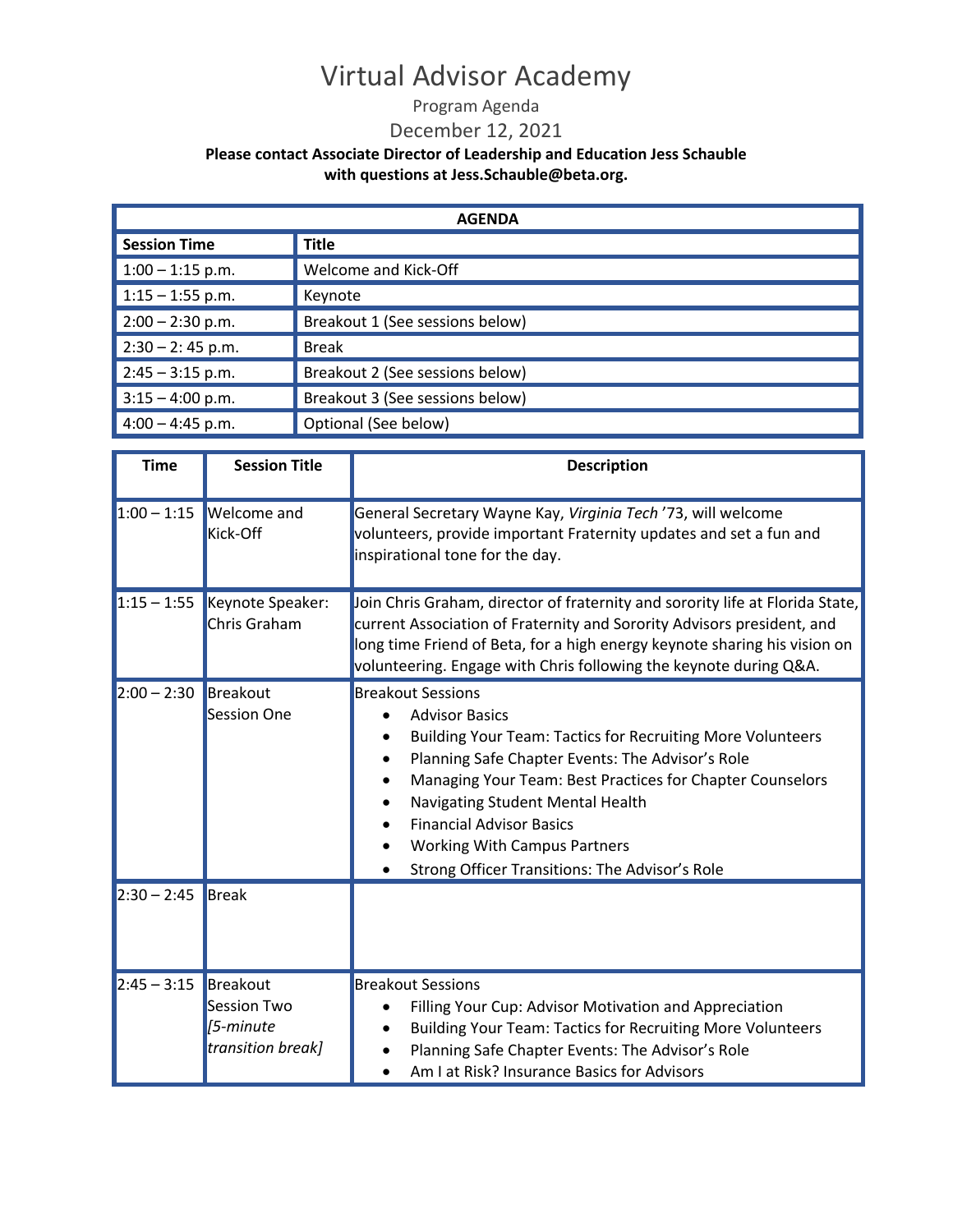Program Agenda

December 12, 2021

|                        |                              | Creating an Inclusive Brotherhood:<br><b>Supporting Chapter DEI Efforts</b><br><b>Education Advisor Basics</b><br>Working With Your General Fraternity Officer<br>Strong Officer Transitions: The Advisor's Role                                                                                                                                                                                                   |
|------------------------|------------------------------|--------------------------------------------------------------------------------------------------------------------------------------------------------------------------------------------------------------------------------------------------------------------------------------------------------------------------------------------------------------------------------------------------------------------|
| $3:20 - 4:00$ Breakout | <b>Session Three</b>         | <b>Breakout Sessions</b><br>New Chapters (1-3 Years Old)<br>Athletic Conference (Big 10, Big 12, SEC, ACC, PAC 12)<br><b>Small Private Liberal Arts Schools</b><br>My Chapter Struggles With<br>Recruiting New Members, Brotherhood/Morale,<br>Recruiting Volunteers, New Member Education<br>My Chapter Officers Won't Work With Us<br>Our Campus Administration is Driving Me Crazy<br>Friend of Beta Networking |
| $4:00 - 4:45$          | Optional<br>Follow-Up Events | Zoom Hangout for GFOs<br>"Ask an Expert" Office Hours:<br>AO staff are available for consultation and troubleshooting<br>Advisor Team Meetings: Keep the momentum going! Our team<br>will provide breakout rooms for any advisory teams who would<br>like to recap and debrief the day together                                                                                                                    |

| <b>Breakout Session One</b>                                                           |                                                                                                                                                            |  |
|---------------------------------------------------------------------------------------|------------------------------------------------------------------------------------------------------------------------------------------------------------|--|
| Time: 2:00 - 2:30 p.m.                                                                |                                                                                                                                                            |  |
| <b>Breakout Session Title</b>                                                         | <b>Description</b>                                                                                                                                         |  |
| <b>Advisor Basics</b>                                                                 | Covers top tips and practices advisors need to know and how to start<br>applying them in their current roles.                                              |  |
| <b>Building Your Team:</b><br><b>Tactics for Recruiting</b><br><b>More Volunteers</b> | Introduces top tactics for recruiting more volunteers to a team, specifically<br>focusing on how to identify potential volunteers and innovative outreach. |  |
| <b>Planning Safe</b><br><b>Chapter Events:</b><br>The Advisor's Role                  | Reviews the advisor's role in supporting chapters as they plan social events<br>and best practices for supporting your students.                           |  |
| <b>Managing Your Team:</b><br><b>Best Practices for</b><br><b>Chapter Counselors</b>  | Provides tips and practices to chapter counselors for managing an advisory<br>team, including how to apply them to their current team.                     |  |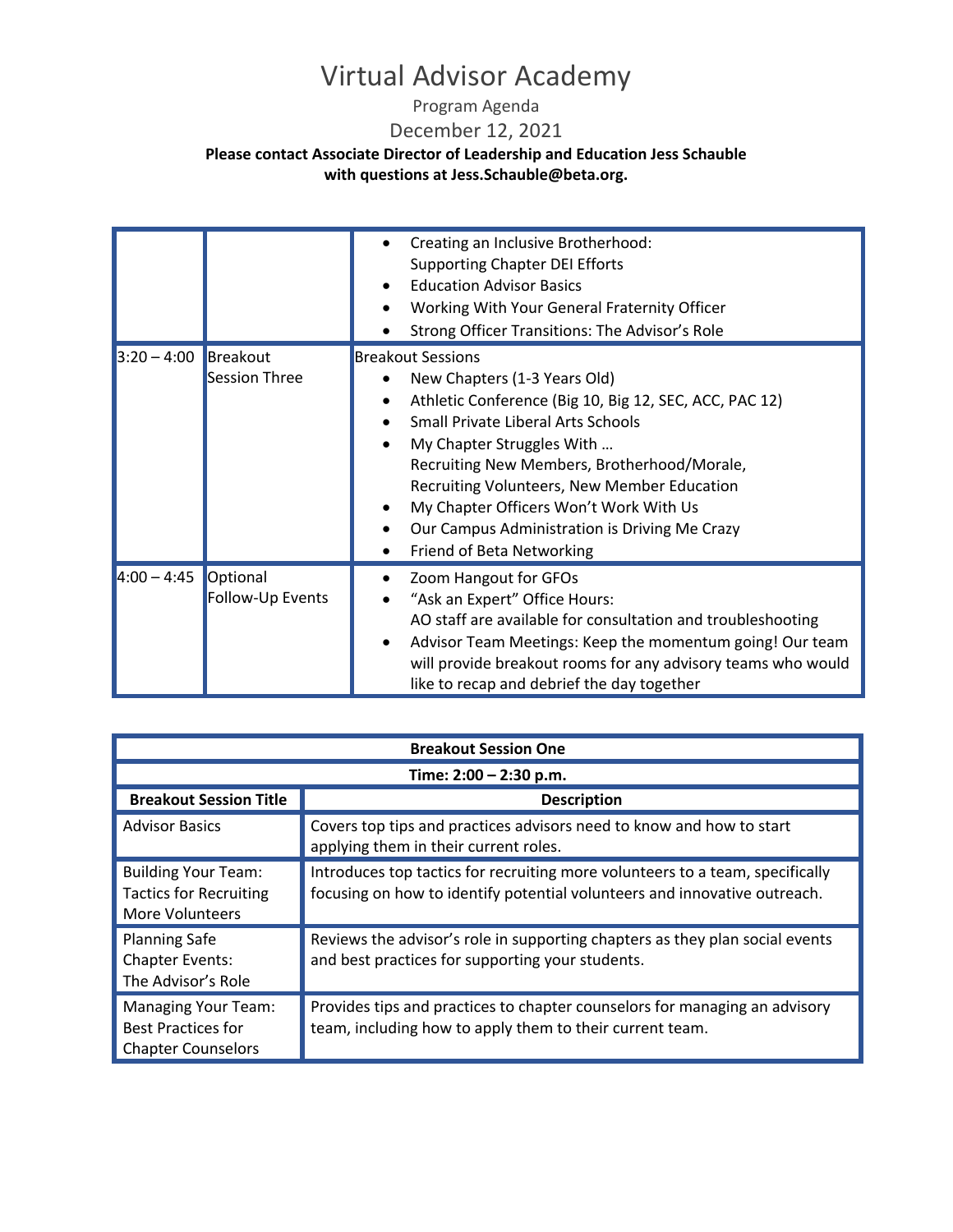Program Agenda

December 12, 2021

| <b>Navigating Student</b><br>Mental Health                  | Presents current needs and common issues we are seeing with students<br>today, as well as how advisors can best support students and what campus<br>resources advisors should be aware of to assist in providing that help. |
|-------------------------------------------------------------|-----------------------------------------------------------------------------------------------------------------------------------------------------------------------------------------------------------------------------|
| <b>Financial Advisor Basics</b>                             | Gives financial advisors the top five tactics they need to know to be<br>successful in their role.                                                                                                                          |
| <b>Working With Campus</b><br><b>Partners</b>               | Discusses how to relationship build with campus partners directly supporting<br>a chapter, as well as how advisors can leverage this relationship.                                                                          |
| <b>Strong Officer</b><br>Transitions:<br>The Advisor's Role | Reviews the importance of strong officer transitions and how advisors can<br>help plan and support this process for their chapter.                                                                                          |

| <b>Breakout Session Two</b>                                                              |                                                                                                                                                         |  |
|------------------------------------------------------------------------------------------|---------------------------------------------------------------------------------------------------------------------------------------------------------|--|
| Time: 2:45 - 3:15 p.m.                                                                   |                                                                                                                                                         |  |
| <b>Breakout Session Title</b>                                                            | <b>Description</b>                                                                                                                                      |  |
| Filling Your Cup:<br><b>Advisor Motivation</b><br>and Appreciation                       | Reviews how to show appreciation for a team in a way that will motivate and<br>fill the cups of fellow advisors.                                        |  |
| <b>Building Your Team:</b><br><b>Tactics for Recruiting</b><br><b>More Volunteers</b>    | Presents top tactics for recruiting more volunteers to your team, specifically<br>focusing on identifying potential volunteers and innovative outreach. |  |
| <b>Planning Safe</b><br><b>Chapter Events:</b><br>The Advisor's Role                     | Reviews the advisor's role in supporting chapters as they plan social events<br>and best practices for supporting your students.                        |  |
| Am I at Risk? Insurance<br><b>Basics for Advisors</b>                                    | Provide an explanation of coverage, who to call with questions and where<br>advisors should place their focus.                                          |  |
| Creating an Inclusive<br>Brotherhood:<br><b>Supporting Chapter</b><br><b>DEI Efforts</b> | Focuses on tips and practices to begin introducing DEI-focused conversations<br>and activities into a chapter.                                          |  |
| Education<br><b>Advisor Basics</b>                                                       | Provides education advisors with the top tips they need to know for their role<br>and how to apply them.                                                |  |
| Working With<br><b>Your General</b><br><b>Fraternity Officer</b>                         | Covers how to relationship build with a GFO and how to use this relationship<br>to best support the advisory team and chapter.                          |  |
| <b>Strong Officer</b><br>Transitions:<br>The Advisor's Role                              | Reviews the importance of strong officer transitions and how advisors can<br>help plan and support this process for their chapter.                      |  |